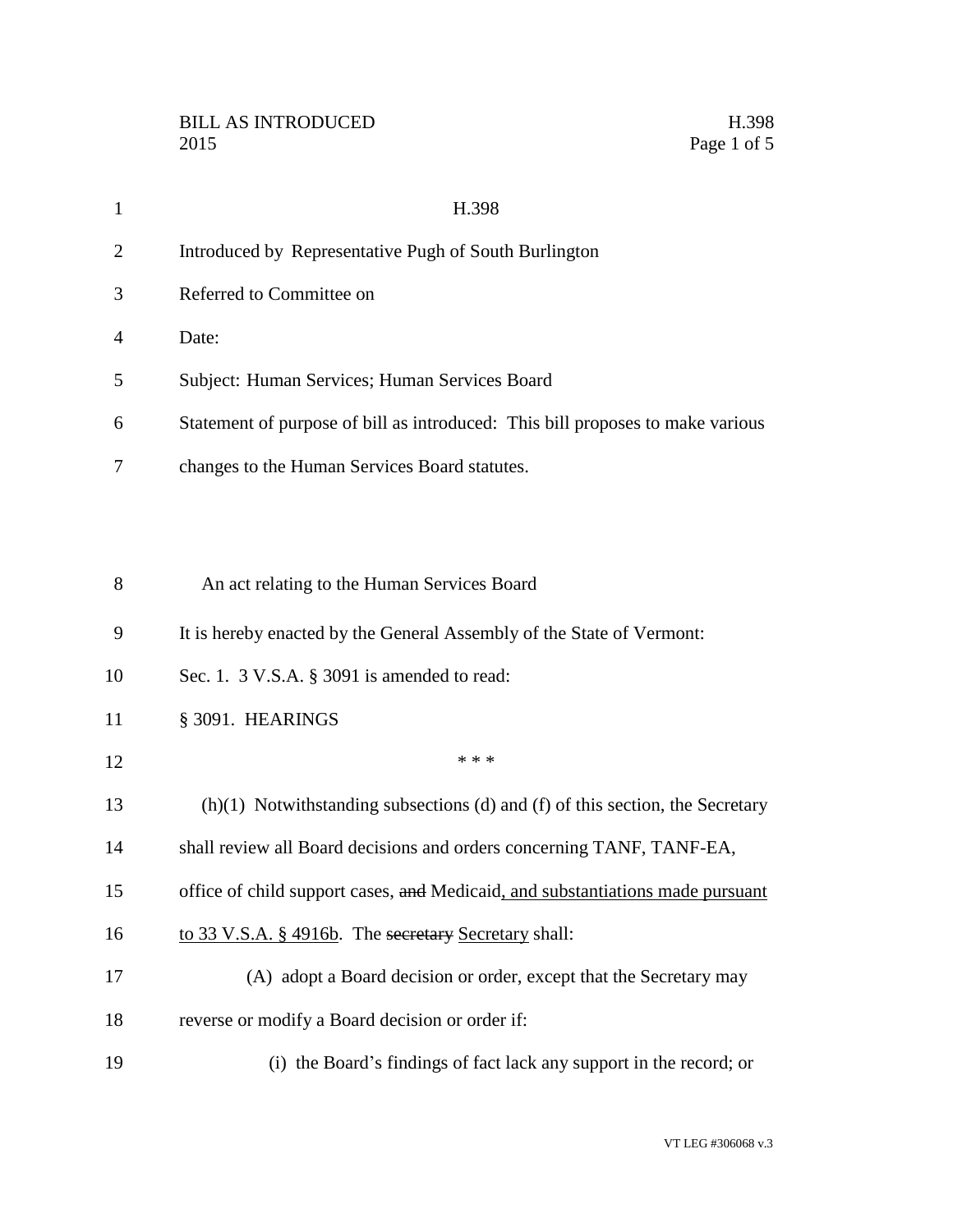## BILL AS INTRODUCED H.398 Page 2 of 5

| $\mathbf{1}$   | (ii) the decision or order implicates the validity or applicability of          |
|----------------|---------------------------------------------------------------------------------|
| $\overline{2}$ | any Agency policy or rule.                                                      |
| 3              | (B) issue a written decision setting forth the legal, factual or policy         |
| $\overline{4}$ | basis for reversing or modifying a Board decision or order.                     |
| 5              | (2) Notwithstanding subsections (d) and (f) of this section, a Board            |
| 6              | decision and order concerning TANF, TANF-EA, Office of Child Support, or        |
| 7              | Medicaid, or substantiations made pursuant to 33V.S.A. § 4916b shall become     |
| 8              | the final and binding decision of the Agency upon its approval by the           |
| 9              | Secretary. The Secretary shall either approve, modify or reverse the Board's    |
| 10             | decision and order within 15 days of the date of the Board's decision and       |
| 11             | order. If the Secretary fails to issue a written decision within 15 days as     |
| 12             | required by this subdivision, the Board's decision and order shall be deemed to |
| 13             | have been approved by the Secretary.                                            |
| 14             | * * *                                                                           |
| 15             | Sec. 2. 33 V.S.A. § 4915 is amended to read:                                    |
| 16             | § 4915. ASSESSMENT AND INVESTIGATION                                            |
| 17             | * * *                                                                           |
| 18             | (g) Decisions about whether or not a report of suspected child abuse or         |
| 19             | neglect will be assessed or investigated by the Department shall not be         |
| 20             | reviewed by the Human Services Board under 3 V.S.A. § 3091.                     |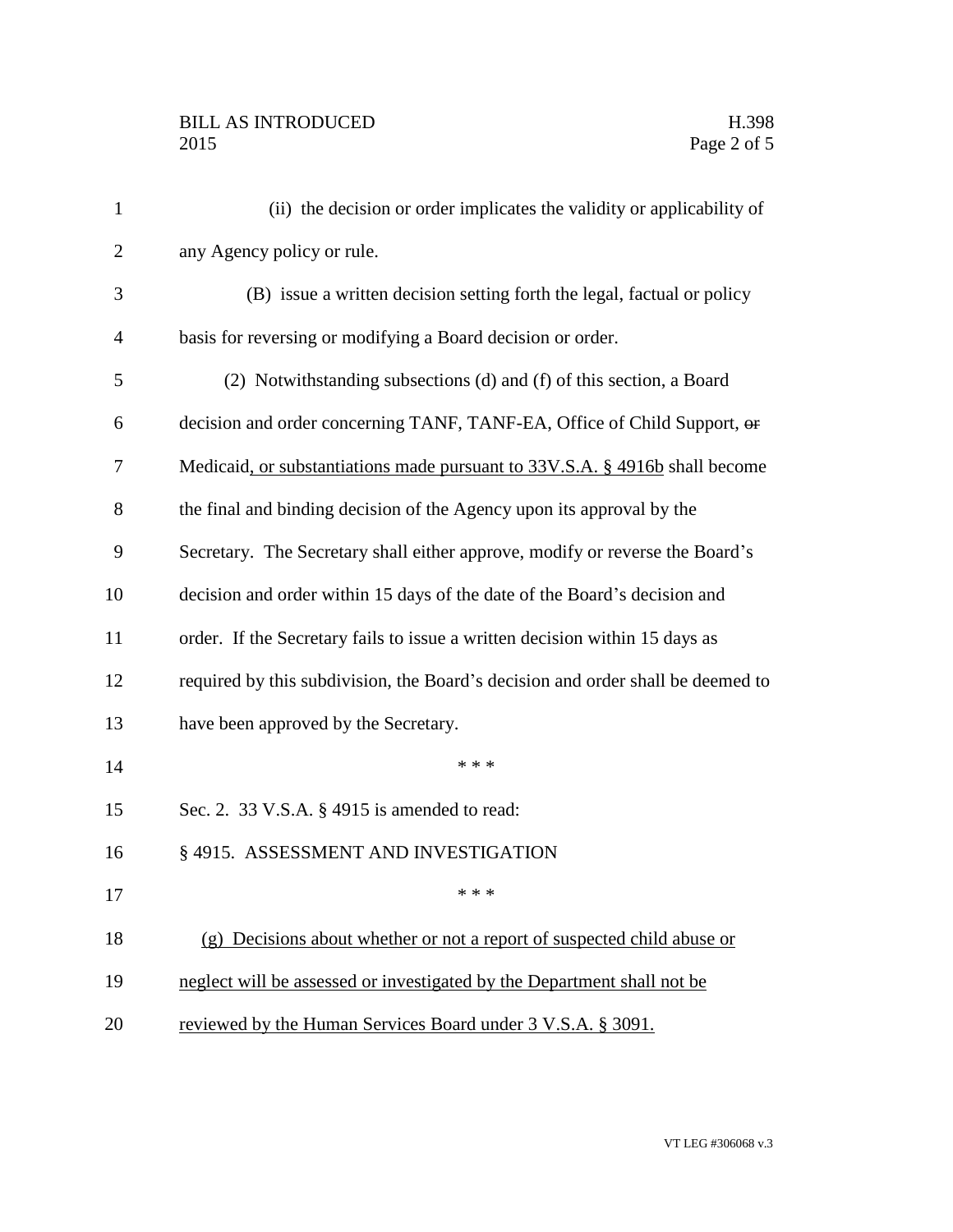| $\mathbf{1}$   | Sec. 3. 33 V.S.A. § 4916 is amended to read:                                     |
|----------------|----------------------------------------------------------------------------------|
| $\overline{2}$ | § 4916. CHILD PROTECTION REGISTRY                                                |
| 3              | * * *                                                                            |
| $\overline{4}$ | (g) The Department's assignment of a child protection level shall not be         |
| 5              | reviewed by the Human Services Board under 3 V.S.A. § 3091.                      |
| 6              | Sec. 4. 33 V.S.A. $\S$ 4916b is amended to read:                                 |
| 7              | § 4916b. HUMAN SERVICES BOARD HEARING                                            |
| 8              | (a) Within 30 days of the date on which the administrative reviewer mailed       |
| 9              | notice of placement of a report on the Registry, the person who is the subject   |
| 10             | of the substantiation may apply in writing to the Human Services Board for       |
| 11             | relief. The Board shall hold a fair hearing pursuant to 3 V.S.A. § 3091. When    |
| 12             | the Department receives notice of the appeal, it shall make note in the Registry |
| 13             | record that the substantiation has been appealed to the Board.                   |
| 14             | $(b)(1)$ The Board shall hold a hearing within 60 days of the receipt of the     |
| 15             | request for a hearing and shall issue a decision within 30 days of the hearing.  |
| 16             | (2) Priority shall be given to appeals in which there are immediate              |
| 17             | employment consequences for the person appealing the decision.                   |
| 18             | (3) Rule 804a of the Vermont Rules of Evidence (V.R.E.) shall apply to           |
| 19             | hearings held under this subsection only as follows:                             |
| 20             | $(A)$ V.R.E. $804a(a)(1)$ and $(4)$ shall apply.                                 |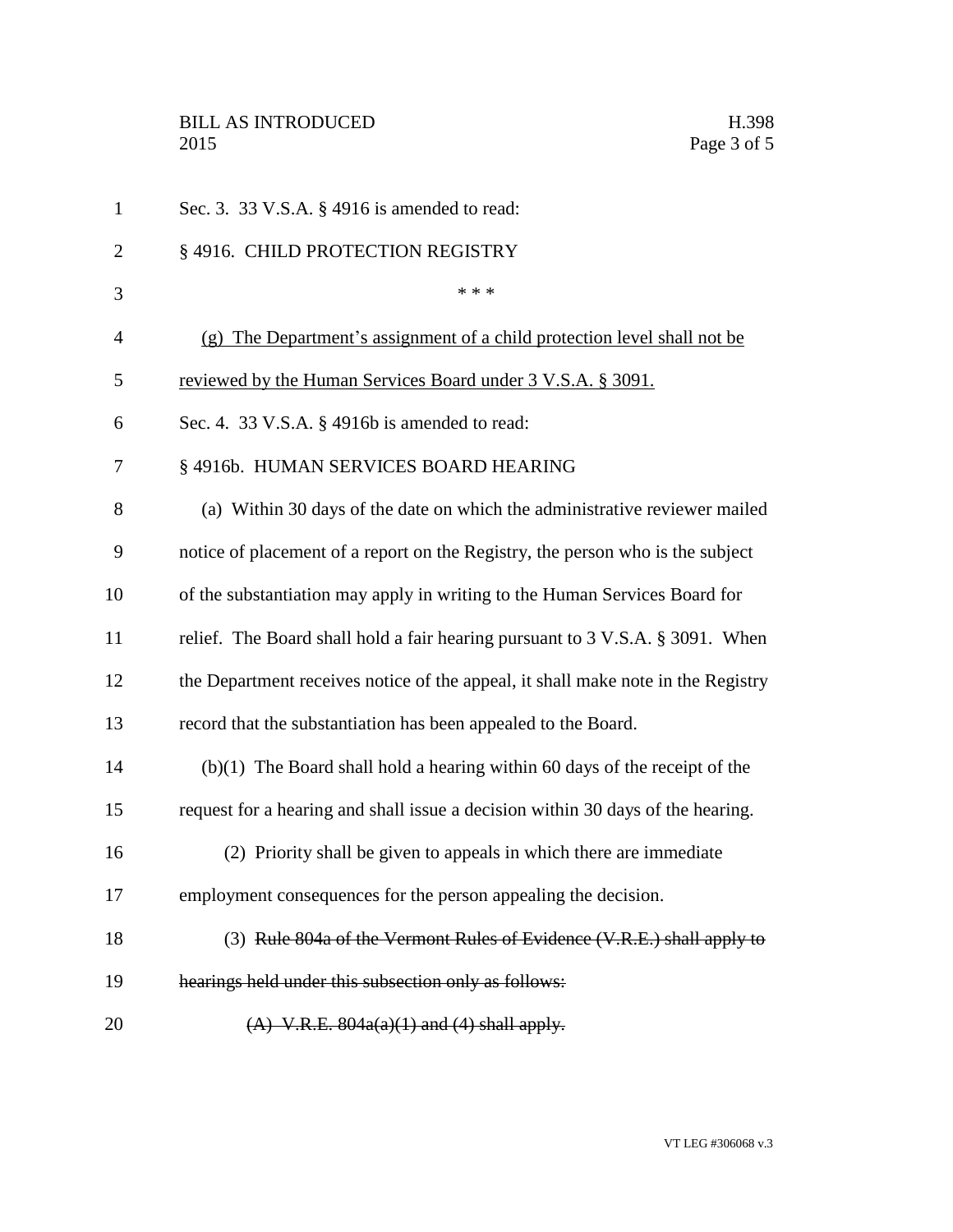| $\mathbf{1}$ | $(B)$ V.R.E. 804a(a)(2) shall apply, except that any deposition or               |
|--------------|----------------------------------------------------------------------------------|
| 2            | testimony given under oath at another proceeding shall be admissible evidence    |
| 3            | in a hearing held under this subsection.                                         |
| 4            | (C) V.R.E. $804a(a)(3)$ shall apply to hearings under this subsection            |
| 5            | unless the hearing officer determines, based on a preponderance of the           |
| 6            | evidence, that requiring the child to testify will present a substantial risk of |
| 7            | trauma to the child.                                                             |
| 8            | $(D)$ V.R.E. 804a(b) shall not apply.                                            |
| 9            | At a hearing held under this subsection, evidence is admissible if it is of      |
| 10           | a type commonly relied upon by reasonably prudent persons in the conduct of      |
| 11           | their affairs, and, notwithstanding any administrative rule to the contrary, the |
| 12           | Vermont Rules of Evidence (V.R.E.) shall not apply except for the rules          |
| 13           | respecting privilege.                                                            |
| 14           | (A) An individual under 18 years of age who is alleged to have been              |
| 15           | abused or neglected shall not be required to testify or give evidence at any     |
| 16           | hearing held under this subsection.                                              |
| 17           | (B) V.R.E. 804a shall not apply to hearings held under this                      |
| 18           | subsection.                                                                      |
| 19           | (4) Convictions and adjudications which arose out of the same incident           |
| 20           | of abuse or neglect for which the person was substantiated, whether by verdict,  |
| 21           | by judgment, or by a plea of any type, including a plea resulting in a deferred  |